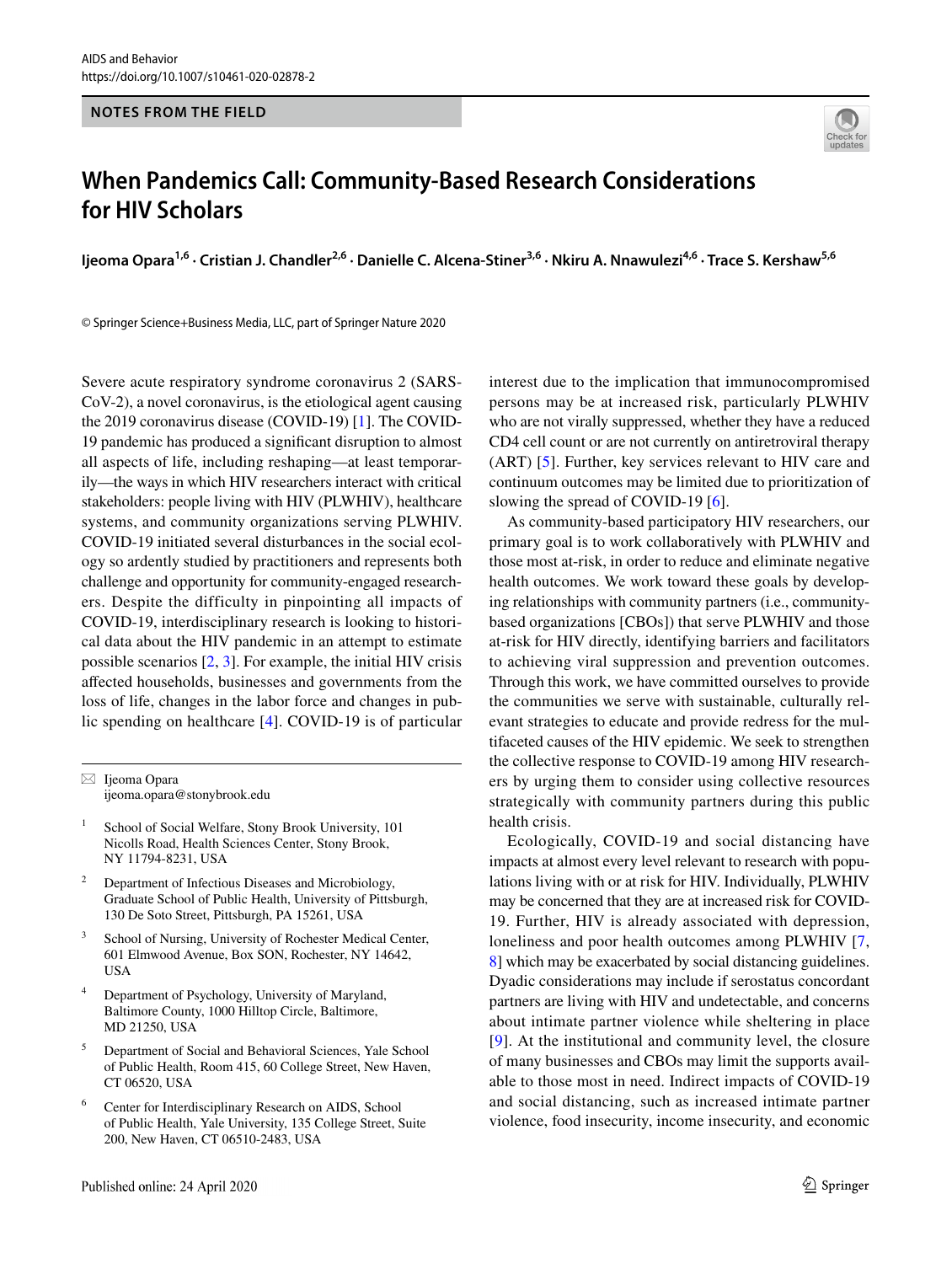shocks may further increase the needs and vulnerability of PLWHIV and those most as risk, as well as affect the priorities and focus of CBOs.

CBOs that primarily serve PLWHIV and those most atrisk for HIV often provide essential resources within the HIV care continuum such as HIV care management, medical care and mental health services (e.g., substance use prevention education and treatment). Furthermore, CBOs provide vital support in connecting PLWHIV to ancillary services such as rapid re-housing for those experiencing homelessness or housing instability. This is especially important as those living with HIV and experiencing homelessness are at the nexus of two groups requiring additional precautions for COVID-19 [\[10\]](#page-2-9). During this public health crisis, many CBOs are struggling to ensure continuity of services for clients, while monitoring the safety of employees and responding to overwhelming requests for information and technical support. Lastly, inconsistent and unclear messaging from government officials throughout the emerging crisis continues to stress an already patchwork system of resources. As with the early HIV epidemic, widespread misinformation regarding COVID-19 is of great concern [\[11,](#page-2-10) [12](#page-2-11)] and the lack of personal protective equipment and unclear strategy for screening threatens to reduce confdence in populations of color which already report medical mistrust, particularly among PLWHIV [\[13](#page-2-12)[–15\]](#page-2-13). Given these considerations, it is imperative that the response of community-engaged researchers is robust.

We suggest four considerations for community-engaged HIV researchers in response to the COVID-19 pandemic and provide reasoning and examples for clarity.

## **Maintain Bi‑directional Communication with Community Partners to Assess and Strategize Around Needs**

It is clear that while this unprecedented situation has caused many agencies to alter their service provision, partnerships must be maintained. Conversations can center the needs of the community partner and revisit shared partnership aims in order to develop a mutually benefcial strategy. Researchers can inquiry about resource needs (e.g., materials, social, and individuals) or needs related to data collection in order to document how HIV-related needs are exacerbated (or curtailed) and/or the short and long-term ecological impacts of COVID-19 on PLWHIV. Further, the nature of COVID-19 is dynamic and fast-changing, which may require frequent and systematic check-ins with community partners to reevaluate community needs and research directions. Such regular check-ins will also provide more opportunities for community partners to engage academic researchers in communityled initiatives.

## **Using a "***push"* **Model Strategy to Disseminate Relevant Information to Communities**

Historically, research has used a "pull" model, where interested individuals sought out information in periodicals; however, researchers are beginning to use a "push" strategy where research is disseminated to interested parties through venues such as social media [[16](#page-2-14), [17](#page-2-15)]. The rapid pace of developing information may be complicated for community partners to research and verify while simultaneously adjusting services for clients. Researchers, skilled in validating evidence, can provide this information to community agencies who may then disseminate via various social media platforms and online support groups. Such partnerships may maximize the penetration of evidence-based information by a source already deemed trustworthy by the client population.

## **Creatively Sharing Resources with Community Partners**

Academic institutions have been successfully transitioning to virtual formats for weeks, and many are already conducting research, telehealth services and offering online resources to PLWHIV [[18](#page-2-16)]. Signifcant variation in needs may exist among community partners during this period. Cohosting virtual meetings, particularly for community partners who may not readily have access to such virtual meeting platforms is one example of creatively leveraging resources to augment information sharing. Facilitating university affiliative status for community partners and technologic and infrastructure support will allow community partners to utilize online resources in the delivery of services and reduce power diferentials between academic and community partners that serve as barriers to true community-based work.

# **Providing a Path Forward**

COVID-19 has caused an increased amount of uncertainty for almost all sectors of society, and research is no exception [\[19\]](#page-2-17). As community-based researchers, we rely on partners and communities for data collection through many face-to-face methods (e.g., ethnography, observation) and some methods will transition with technology more readily than others. We recommend that researchers communicate that there will need to be a period to